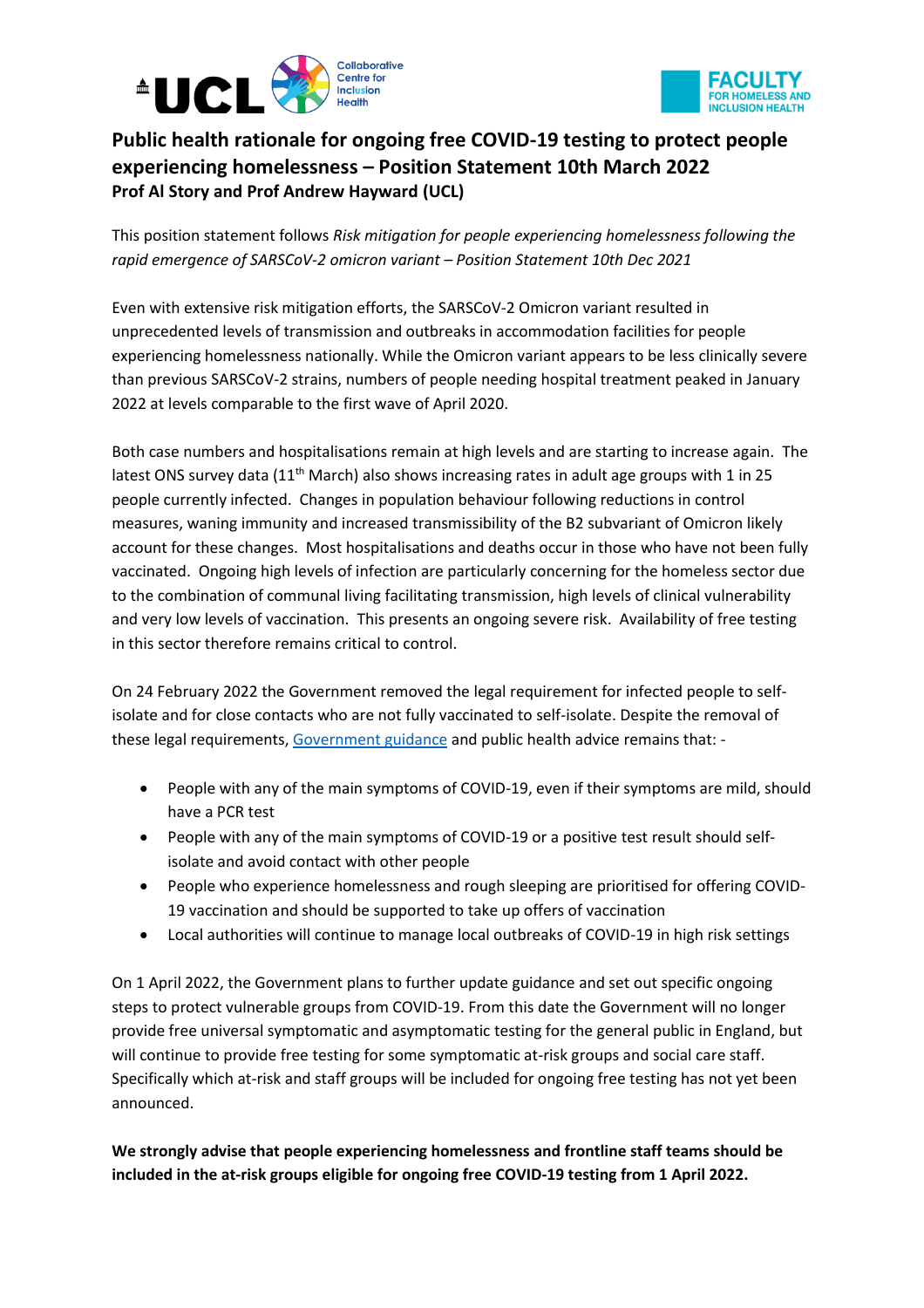



## **Public health rationale for ongoing free COVID-19 testing: -**

- People who experience homelessness and rough sleeping are more **clinically vulnerable** to COVID-19 due to early onset multiple morbidity including undiagnosed and poorly managed chronic health conditions
- **Low levels of vaccine protection** among people who experience homelessness and rough sleeping nationally – in London only 13% have received a full course of vaccination (2 doses plus a booster dose)
- SARSCoV-2 Omicron variant has **increased transmissibility** and **escape from immunity**. COVID-19 spreads through droplets and aerosols in shared airspaces. Even where single rooms with own bathrooms have been provided, communal shared airspaces continue to drive outbreaks in these facilities. Removing access to free PCR and LFD testing would result in **extensive uncontrolled transmission** with **serious clinical consequences** for people with underlying health conditions and **major disruption to service provision**
- People who experience homelessness and rough sleeping have some of the worst health outcomes in our society. Removing access to free PCR and LFD testing would **exacerbate this existing health inequity**

We agree with the [Government guidance](https://www.gov.uk/government/publications/covid-19-guidance-on-services-for-people-experiencing-rough-sleeping/covid-19-guidance-for-commissioners-and-providers-of-hostel-services-for-people-experiencing-homelessness-and-rough-sleeping) (Updated 7 March 2022) for commissioners and providers of hostels and a range of accommodation services for people experiencing homelessness and rough sleeping (NOT including night shelters – which should remain closed). Government guidance continues to reiterate the importance of ongoing public health risk mitigation measures including: -

- Providers should continue to implement daily monitoring of COVID-19 symptoms among residents and staff
- Any resident with COVID-19 symptoms, even if these symptoms are mild, should stay in the accommodation setting, avoid contact with other people and should be helped to arrange a PCR test even if they have received one or more doses of COVID-19 vaccine
- Meeting the health and wellbeing needs of residents with COVID-19. Residents with COVID-19 should have their own room and personalised plans in place, which include:
	- o provision of food and water
	- o support for physical and mental health (including drug, alcohol and nicotine dependence and/or treatment needs)
	- o wellbeing
	- o communication (for example being provided with a mobile phone)
- General principles to help prevent the spread of COVID-19 and other respiratory viruses should continue to be followed: increased ventilation; frequent hand washing with soap and water for at least 20 seconds; cleaning and disinfecting frequently touched objects and surfaces in the hostel, such as door handles, handrails, tabletops, and electronic devices (such as phones)
- Providing face coverings at reception for all residents and staff to be worn in communal areas
- Regular LFD testing to increase the chances of detecting COVID-19 in infectious persons not displaying symptoms (1 in 3 infections are asymptomatic)